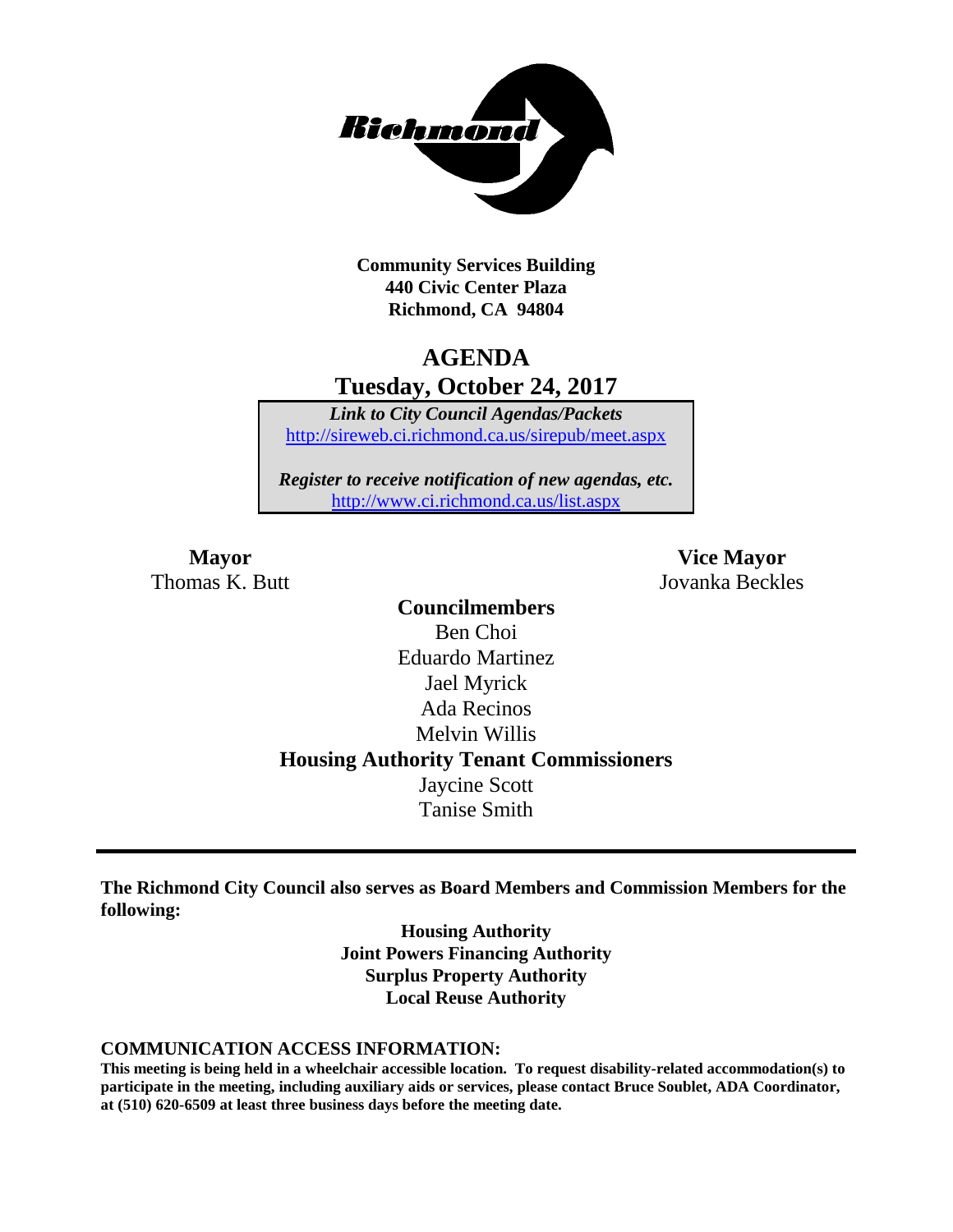# **MEETING PROCEDURES**

The City of Richmond encourages community participation at its City Council meetings and has established procedures that are intended to accommodate public input in a timely and time-sensitive way. As a courtesy to all members of the public who wish to participate in City Council meetings, please observe the following procedures:

**PUBLIC COMMENT ON AGENDA ITEMS:** Anyone who desires to address the City Council on items appearing on the agenda must complete and file a pink speaker's card with the City Clerk **prior** to the City Council's consideration of the item. Once the City Clerk has announced the item, no person shall be permitted to speak on the item other than those persons who have submitted their names to the City Clerk. Your name will be called when the item is announced for discussion. **Each speaker will be allowed up to TWO (2) MINUTES to address the City Council on NON-PUBLIC HEARING items listed on the agenda. Speakers are allowed up to THREE (3) minutes on PUBLIC HEARING items.**

**OPEN FORUM FOR PUBLIC COMMENT:** Individuals who would like to address the City Council on matters not listed on the agenda or on items remaining on the consent calendar may do so under Open Forum. All speakers must complete and file a pink speaker's card with the City Clerk **prior** to the commencement of Open Forum. The amount of time allotted to individual speakers shall be determined based on the number of persons requesting to speak during this item. **The time allocation for each speaker will be as follows:** 15 or fewer speakers, a maximum of 2 minutes; 16 to 24 speakers, a maximum of 1 and one-half minutes; and 25 or more speakers, a maximum of 1 minute.

### **SPEAKERS ARE REQUESTED TO OCCUPY THE RESERVED SEATS IN THE FRONT ROW BEHIND THE SPEAKER'S PODIUM AS THEIR NAME IS ANNOUNCED BY THE CITY CLERK.**

**CONSENT CALENDAR:** Consent Calendar items are considered routine and will be enacted, approved or adopted by one motion unless a request for removal for discussion or explanation is received from the audience or the City Council. A member of the audience requesting to remove an item from the Consent Calendar must first complete a speaker's card and discuss the item with a City staff person who has knowledge of the subject material, prior to filing the card with the City Clerk and **prior** to the City Council's consideration of Agenda Review. An item removed from the Consent Calendar may be placed anywhere on the agenda following the City Council's agenda review.

**CONDUCT AT MEETINGS:** Richmond City Council meetings are limited public forums during which the City strives to provide an open, safe atmosphere and promote robust public debate. Members of the public, however, must comply with state law, as well as the City's laws and procedures and may not actually disrupt the orderly conduct of these meetings. The public, for example, may not shout or use amplifying devices, must submit comment cards and speak during their allotted time, may not create a physical disturbance, may not speak on matters unrelated to issues within the jurisdiction of the City Council or the agenda item at hand, and may not cause immediate threats to public safety.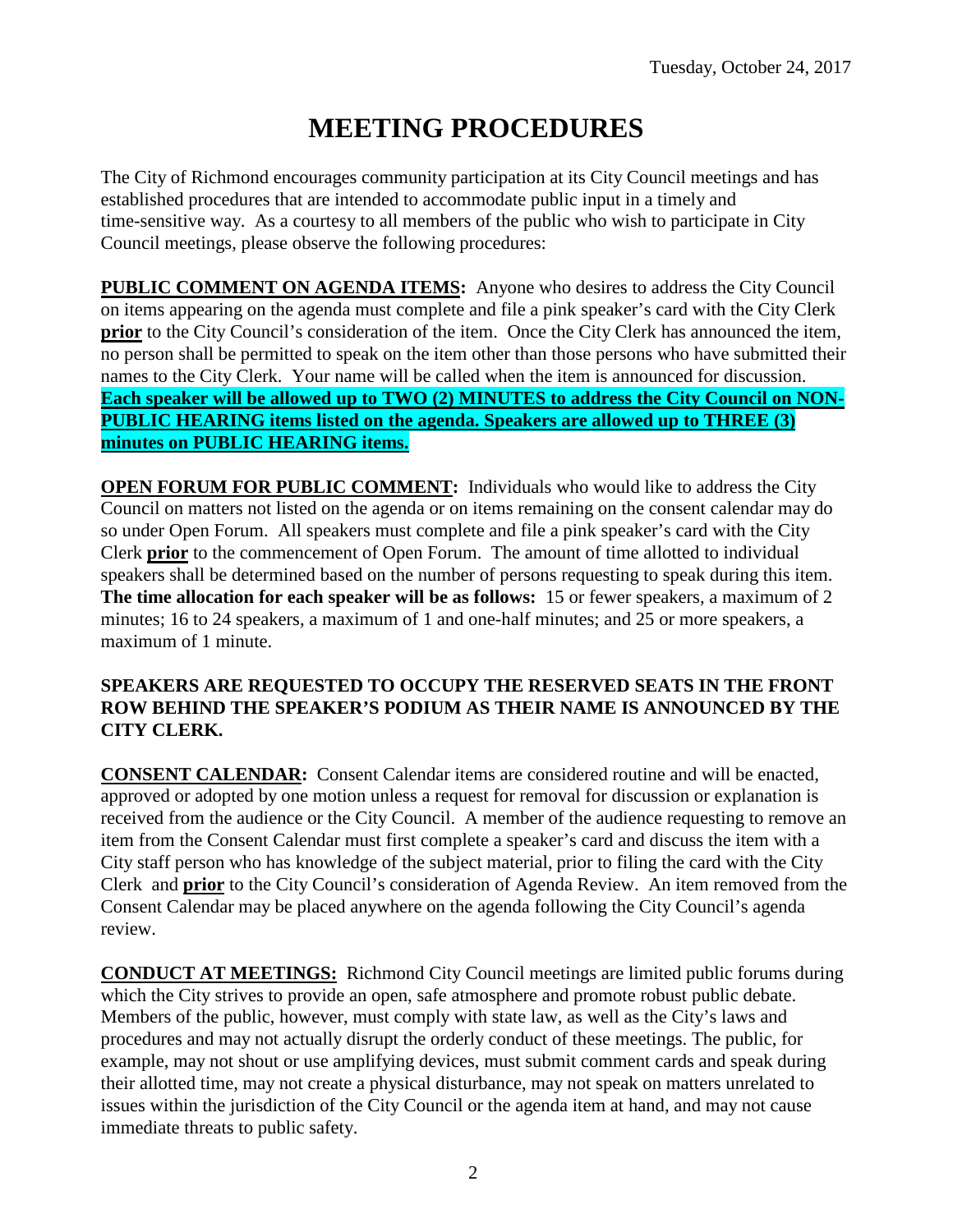**CITY HARASSMENT POLICY:** The City invites public comment and critique about its operations, including comment about the performance of its public officials and employees, at the public meetings of the City Council and boards and commissions. However, discriminatory or harassing comments about or in the presence of City employees, even comments by third parties, may create a hostile work environment, if severe or pervasive. The City prohibits harassment against an applicant, employee, or contractor on the basis of race, religious creed, color, national origin, ancestry, physical disability, medical condition, mental disability, marital status, sex (including pregnancy, childbirth, and related medical conditions), sexual orientation, gender identity, age or veteran status, or any other characteristic protected by federal, state or local law. In order to acknowledge the public's right to comment on City operations at public meetings, which could include comments that violate the City's harassment policy if such comments do not cause an actual disruption under the Council Rules and Procedures, while taking reasonable steps to protect City employees from discrimination and harassment, City Boards and Commissions shall adhere to the following procedures. If any person makes a harassing remark at a public meeting that violates the above City policy prohibiting harassment, the presiding officer of the meeting may, at the conclusion of the speaker's remarks and allotted time: (a) remind the public that the City's Policy Regarding Harassment of its Employees is contained in the written posted agenda; and (b) state that comments in violation of City policy are not condoned by the City and will play no role in City decisions. If any person makes a harassing remark at a public meeting that violates the above City policy, any City employee in the room who is offended by remarks violating the City's policy is excused from attendance at the meeting. No City employee is compelled to remain in attendance where it appears likely that speakers will make further harassing comments. If an employee leaves a City meeting for this reason, the presiding officer may send a designee to notify any offended employee who has left the meeting when those comments are likely concluded so that the employee may return to the meeting. The presiding officer may remind an employee or any council or board or commission member that he or she may leave the meeting if a remark violating the City's harassment policy is made. These procedures supplement the Council Rules and Procedures relating to disruption of orderly conduct at Council meetings.

Any law enforcement officer on duty or whose service is commanded by the presiding officer shall be Sergeant-at-Arms of the Council meetings. He/she, or they, shall carry out all orders and instructions given by the presiding officer for the purpose of maintaining order and decorum at the Council meetings (City Council Rules of Procedure and Order Section III F, RMC Section 2.12.030).

**\*\*\*\*\*\*\*\*\*\*\*\*\*\*\*\*\*\*\*\*\*\*\*\*\*\*\*\*\*\*\*\*\*\*\*\*\*\*\*\*\*\*\*\*\*\*\*\*\*\*\*\*\*\*\*\*\*\***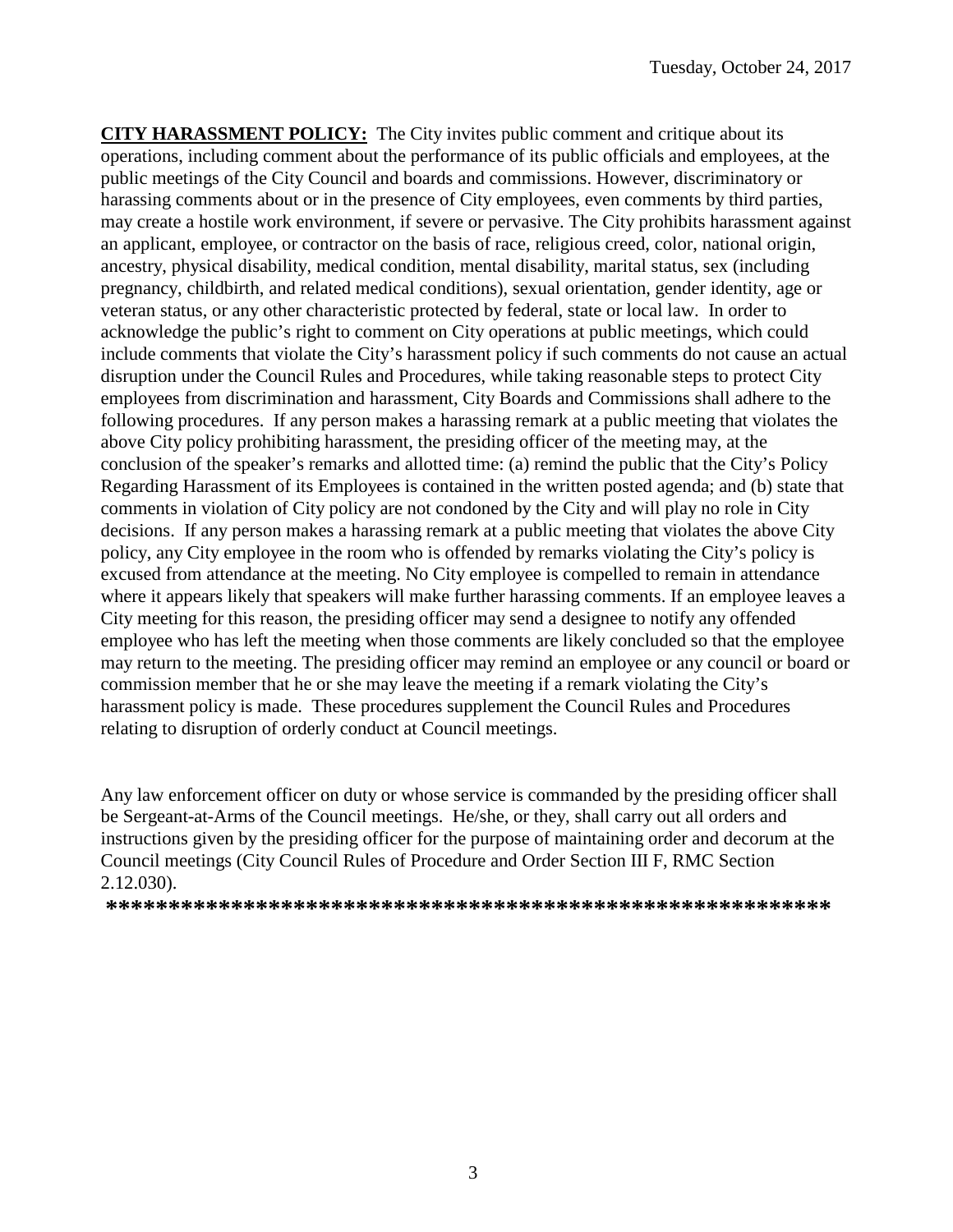## **OPEN SESSION TO HEAR PUBLIC COMMENT BEFORE CLOSED SESSION**

6:00 p.m.

### **A. ROLL CALL**

### **B. PUBLIC COMMENT BEFORE CLOSED SESSION**

### **C. ADJOURN TO CLOSED SESSION**

### **CLOSED SESSION**

Shimada Room of the Community Services Building

### **CITY COUNCIL**

CONFERENCE WITH LEGAL COUNSEL - EXISTING LITIGATION (Subdivision [a] of Government Code Section 54956.9):

Menlo Westridge vs. City of Richmond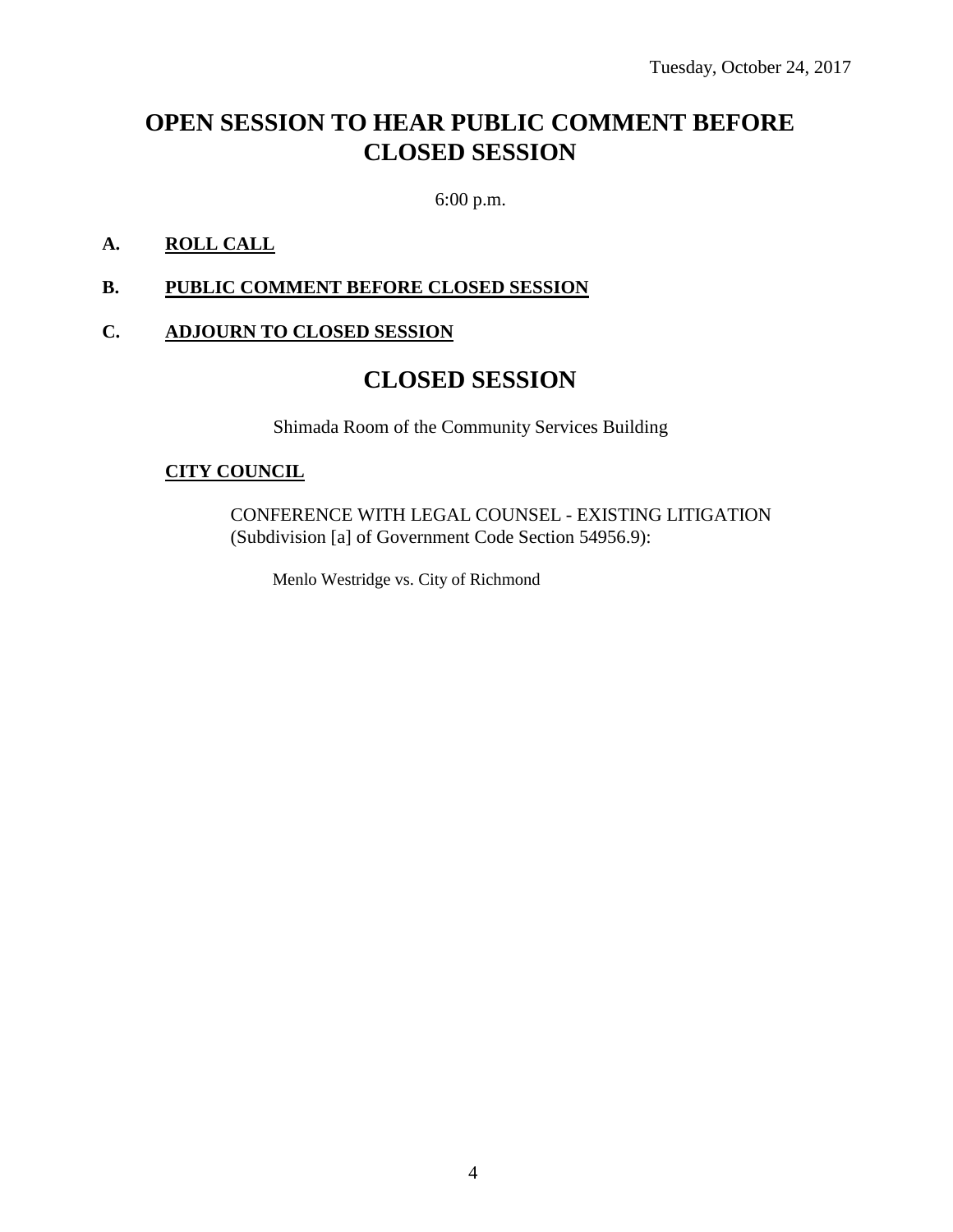### **REGULAR MEETING OF THE RICHMOND CITY COUNCIL**

6:30 p.m.

### **A. PLEDGE TO THE FLAG**

- **B. ROLL CALL**
- **C. STATEMENT OF CONFLICT OF INTEREST**
- **D. AGENDA REVIEW**

#### **E. PRESENTATIONS, PROCLAMATIONS, AND COMMENDATIONS**

- **E-1.** PROCLAMATION recognizing October as National Bullying Prevention Month - Vice Mayor Jovanka Beckles (620-6568).
- **E-2.** PROCLAMATION declaring October 24, 2017, to October 28, 2017 as Food Week in the City of Richmond - Office of the Mayor (Mayor Tom Butt 620- 6503).
- **E-3.** PRESENT a Mayoral Certificate of Commendation to Mr. Antonio "Tony" Hernandez in recognition of his valiant actions responding to a house fire in Richmond - Office of the Mayor (Mayor Tom Butt 620-6503).
- **E-4.** ANNOUNCE recent resignations from City of Richmond Boards, Commissions and Committees and ANNOUNCE vacancies on City of Richmond Boards, Commissions, and Committees as of October 24, 2017, and ask that interested individuals send applications to the City Clerk - Office of the Mayor (Mayor Tom Butt 620-6503).

### **F. REPORT FROM THE CITY ATTORNEY OF FINAL DECISIONS MADE DURING CLOSED SESSION**

### **G. REPORT FROM THE CITY MANAGER**

### **H. OPEN FORUM FOR PUBLIC COMMENT**

### **I. CITY COUNCIL CONSENT CALENDAR**

**I-1.** INTRODUCE an ordinance (first reading) establishing the wages, salary, and compensation for the new classification of Hearing Examiner, Rent Program (Salary Range No. 3.1 \$9,024 - \$14,364/month) - Human Resources Management Department (Lisa Stephenson 620-6600). **This item was continued from the October 17, 2017, meeting.**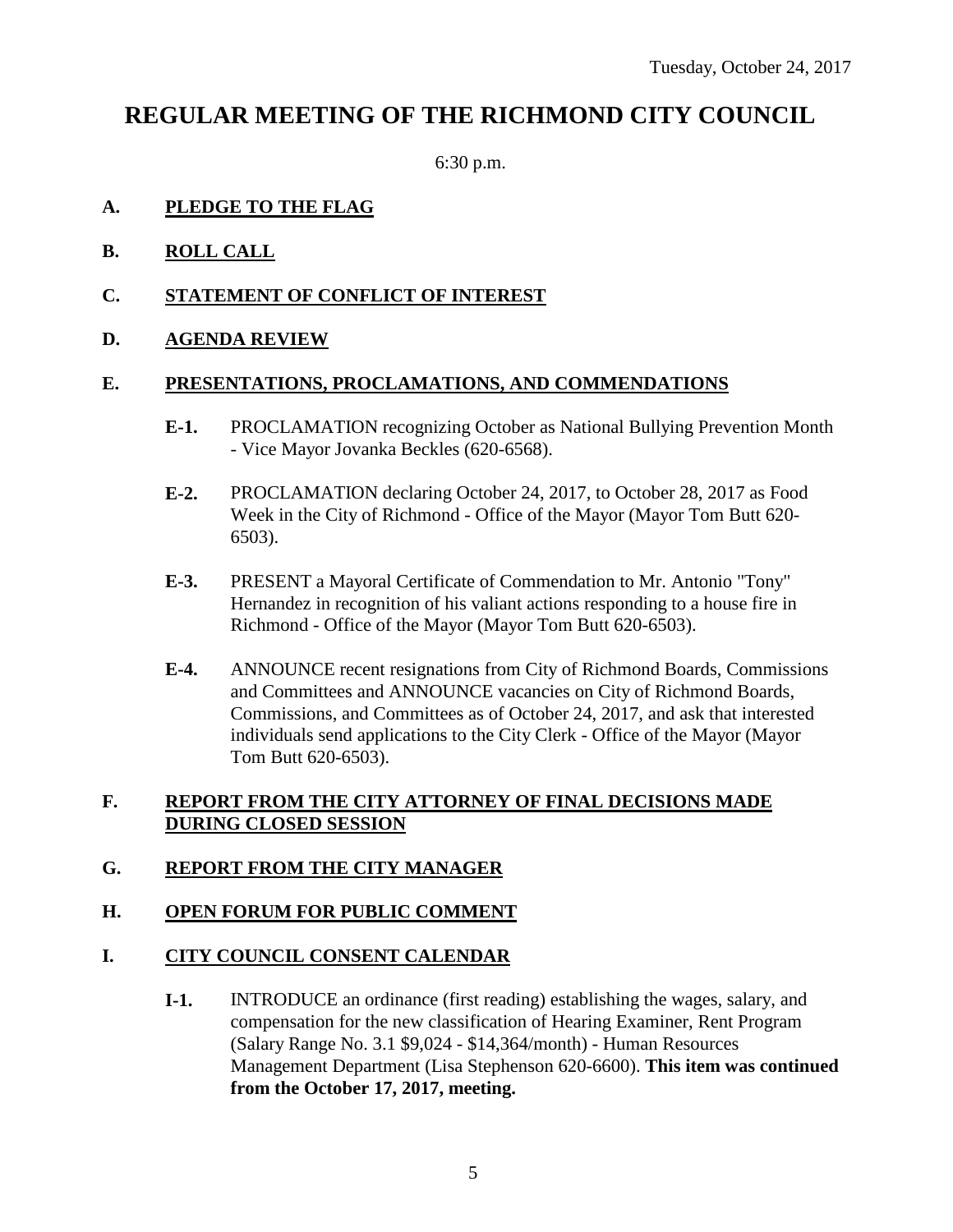- **I-2.** INTRODUCE an ordinance (first reading) establishing the wages, salary, and compensation for the new classification of Executive Director, Rent Program (Salary Range No. 3.1: \$9,024-\$14,364/month) - Human Resources Management Department (Lisa Stephenson/Donna Newton 620-6600). **This item was continued from the October 17, 2017, meeting.**
- **I-3.** INTRODUCE an ordinance (first reading) establishing the wages, salary, and compensation for the new classification of Deputy Director, Rent Program (Salary Range No. 2.1 \$8,087 - \$12,873/month) - Human Resources Management Department (Lisa Stephenson/Donna Newton 620-6600). **This item was continued from the October 17, 2017, meeting.**
- **I-4.** ADOPT a resolution amending the City of Richmond's Position Classification Plan to add the new classification of Hearing Examiner, Rent Program - Human Resources Management Department (Lisa Stephenson/Donna Newton 620- 6600). **This item was continued from the October 17, 2017, meeting.**
- **I-5.** ADOPT a resolution amending the City of Richmond's Position Classification Plan to add the new classification of Executive Director, Rent Program - Human Resources Management Department (Lisa Stephenson/Donna Newton 620- 6600). **This item was continued from the October 17, 2017, meeting.**
- **I-6.** ADOPT a resolution amending the City of Richmond's Position Classification Plan to add the new classification of Deputy Director, Rent Program - Human Resources Management Department - (Lisa Stephenson/Donna Newton 620- 6600). **This item was continued from the October 17, 2017, meeting.**
- **I-7.** ADOPT an ordinance (second reading) establishing the wages, salary, and compensation for the new classification of Office of Neighborhood Safety Program Manager (Salary Range No. 064G: \$7,832 - \$9,520/month) - Human Resources Management Services Department (Lisa Stephenson 620-6600). **This item was continued from the October 17, 2017, meeting.**
- **I-8.** ADOPT a resolution updating the 2006 City Council Expense and Expenditure Policy which regulates travel and reimbursements for the mayor and councilmembers - Office of the Mayor (Mayor Tom Butt 620-6503).

### **J. STUDY AND ACTION SESSION**

**J-1.** RECEIVE a report regarding the City's effort to implement the Fair Chance Access to Affordable Housing ordinance; determine what roadblocks, if any, are preventing implementation; and hear recommendations on how best to implement the ordinance - Councilmember Jael Myrick and Vice Mayor Jovanka Beckles (621-6581). **This item was continued from the September 26, 2017, meeting.**